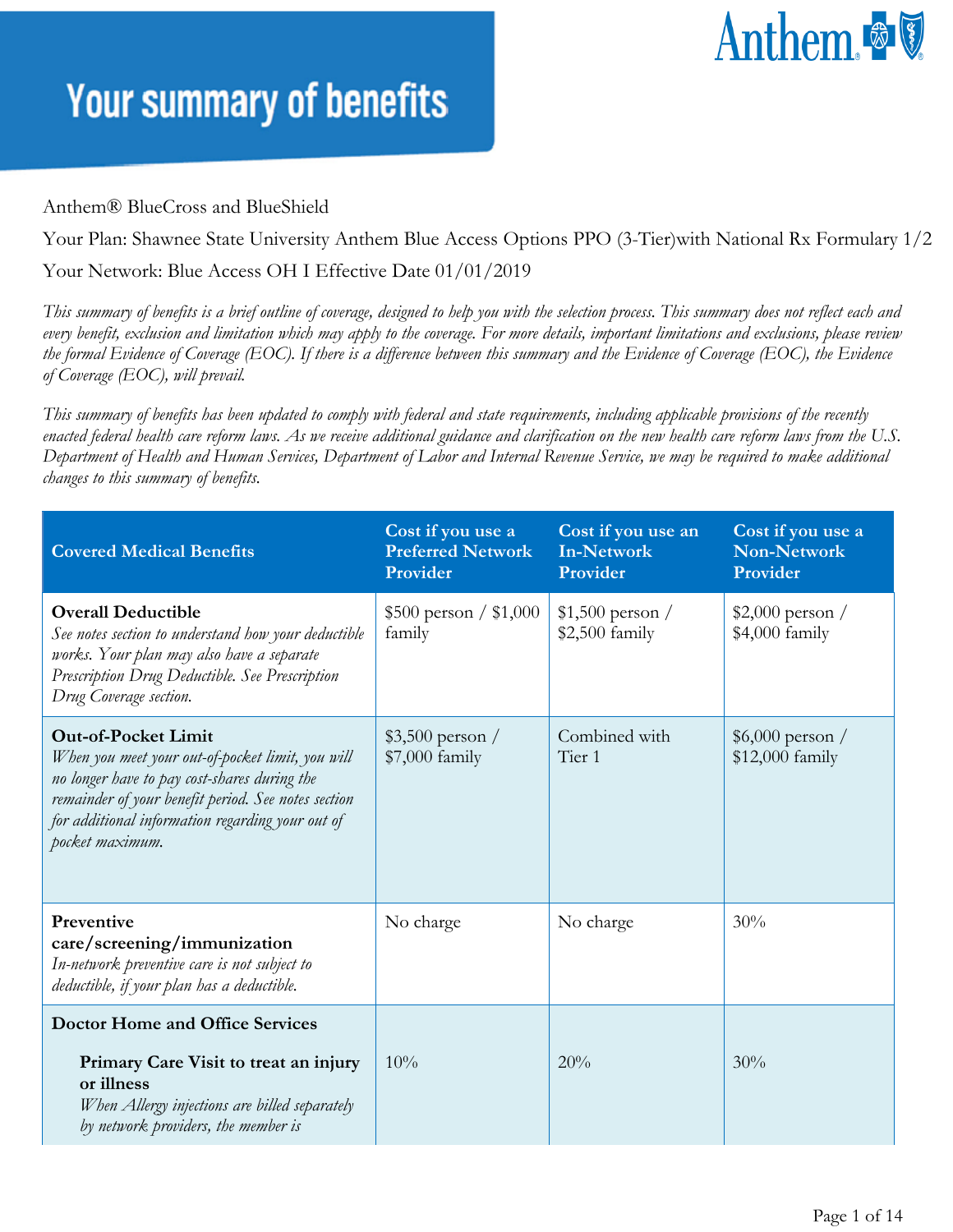| <b>Covered Medical Benefits</b>                                                                                                                                                                                                                                 | Cost if you use a<br><b>Preferred Network</b><br>Provider | Cost if you use an<br><b>In-Network</b><br>Provider | Cost if you use a<br><b>Non-Network</b><br>Provider |
|-----------------------------------------------------------------------------------------------------------------------------------------------------------------------------------------------------------------------------------------------------------------|-----------------------------------------------------------|-----------------------------------------------------|-----------------------------------------------------|
| responsible for a \$5 copay. When billed as<br>part of an office visit, there is no additional<br>cost to the member for the injection.                                                                                                                         |                                                           |                                                     |                                                     |
| <b>Specialist Care Visit</b><br>When Allergy injections are billed separately<br>by network providers, the member is<br>responsible for a \$5 copay. When billed as<br>part of an office visit, there is no additional<br>cost to the member for the injection. | 10%                                                       | 20%                                                 | 30%                                                 |
| <b>Prenatal and Post-natal Care</b><br>In-Network preventive prenatal services are<br>covered at 100%.                                                                                                                                                          | 10%                                                       | 20%                                                 | 30%                                                 |
| <b>Other Practitioner Visits:</b>                                                                                                                                                                                                                               |                                                           |                                                     |                                                     |
| Retail Health Clinic                                                                                                                                                                                                                                            | 10%                                                       | 20%                                                 | 30%                                                 |
| On-line Visit                                                                                                                                                                                                                                                   | 10%                                                       | 20%                                                 | 30%                                                 |
| Manipulation Therapy<br>Coverage is limited to 30 visits per<br>benefit period. Visit limits are combined<br>both across outpatient and other<br>professional visits. Limit is combined<br>Preferred Network, In-Network and<br>Non-Network.                    | 10%                                                       | 20%                                                 | 30%                                                 |
| Other Services in an Office:                                                                                                                                                                                                                                    |                                                           |                                                     |                                                     |
| Allergy Testing                                                                                                                                                                                                                                                 | 10%                                                       | 20%                                                 | 30%                                                 |
| Chemo/Radiation Therapy<br>Performed by a Primary Care<br>Physician                                                                                                                                                                                             | 10%                                                       | 20%                                                 | 30%                                                 |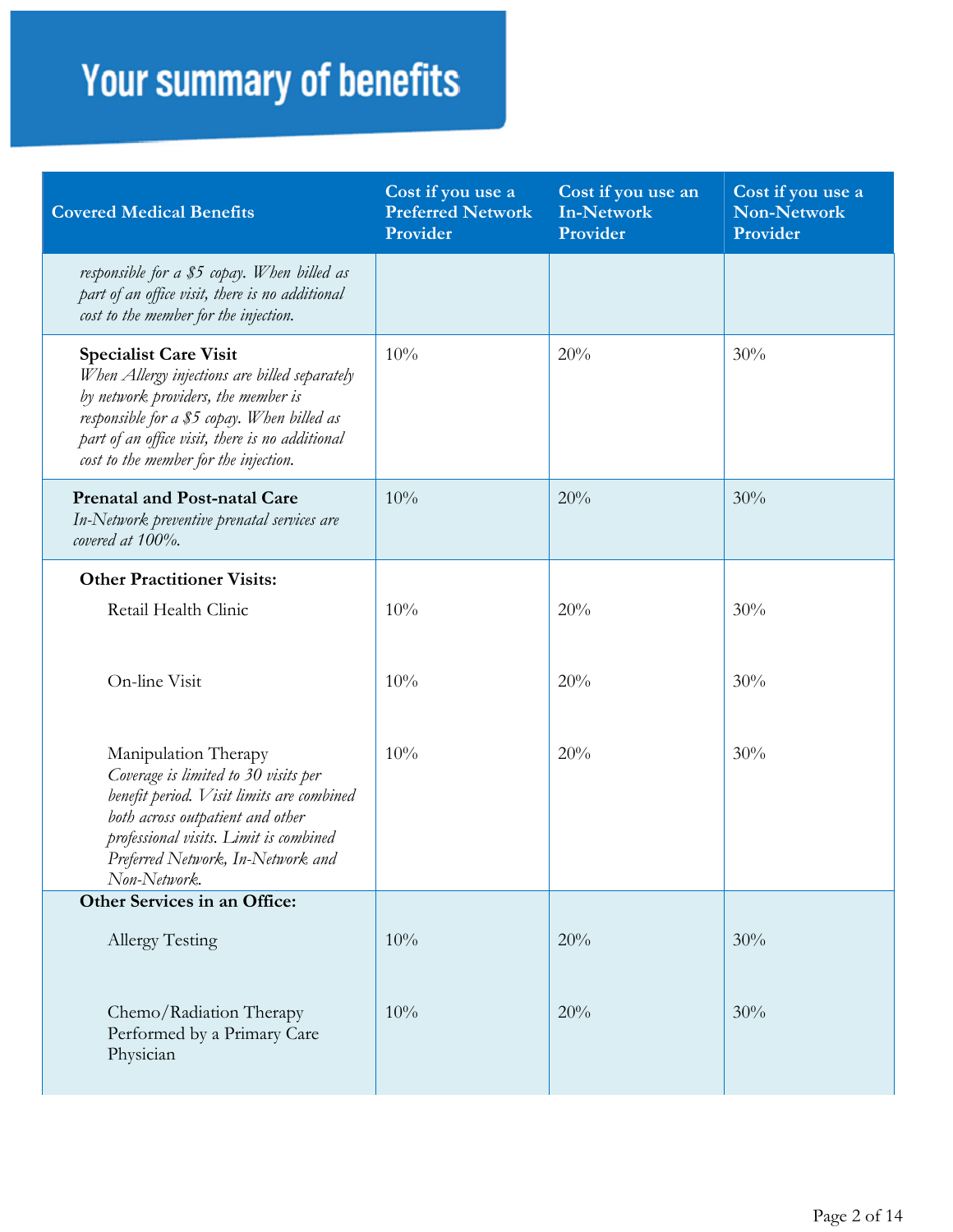| <b>Covered Medical Benefits</b>                                                                   | Cost if you use a<br><b>Preferred Network</b><br>Provider | Cost if you use an<br><b>In-Network</b><br>Provider | Cost if you use a<br>Non-Network<br>Provider |
|---------------------------------------------------------------------------------------------------|-----------------------------------------------------------|-----------------------------------------------------|----------------------------------------------|
| Chemo/Radiation Therapy<br>Performed by a Specialist                                              | 10%                                                       | 20%                                                 | 30%                                          |
| Dialysis/Hemodialysis                                                                             | No charge                                                 | No charge                                           | 30%                                          |
| Prescription Drugs<br>For the drugs itself dispensed in the office<br>through infusion/injection. | 10%                                                       | 20%                                                 | 30%                                          |
| <b>Diagnostic Services</b>                                                                        |                                                           |                                                     |                                              |
| Lab:                                                                                              |                                                           |                                                     |                                              |
| Office                                                                                            | No charge                                                 | No charge                                           | 30%                                          |
| Freestanding Lab/Reference Lab                                                                    | No charge                                                 | No charge                                           | 30%                                          |
| Outpatient Hospital                                                                               | 10%                                                       | 20%                                                 | 30%                                          |
| X-Ray:                                                                                            |                                                           |                                                     |                                              |
| Office                                                                                            | No charge                                                 | No charge                                           | 30%                                          |
| Freestanding Radiology Center                                                                     | No charge                                                 | No charge                                           | 30%                                          |
| Outpatient Hospital                                                                               | 10%                                                       | 20%                                                 | 30%                                          |
| <b>Advanced Diagnostic Imaging (for</b><br>example, MRI/PET/CAT scans):                           |                                                           |                                                     |                                              |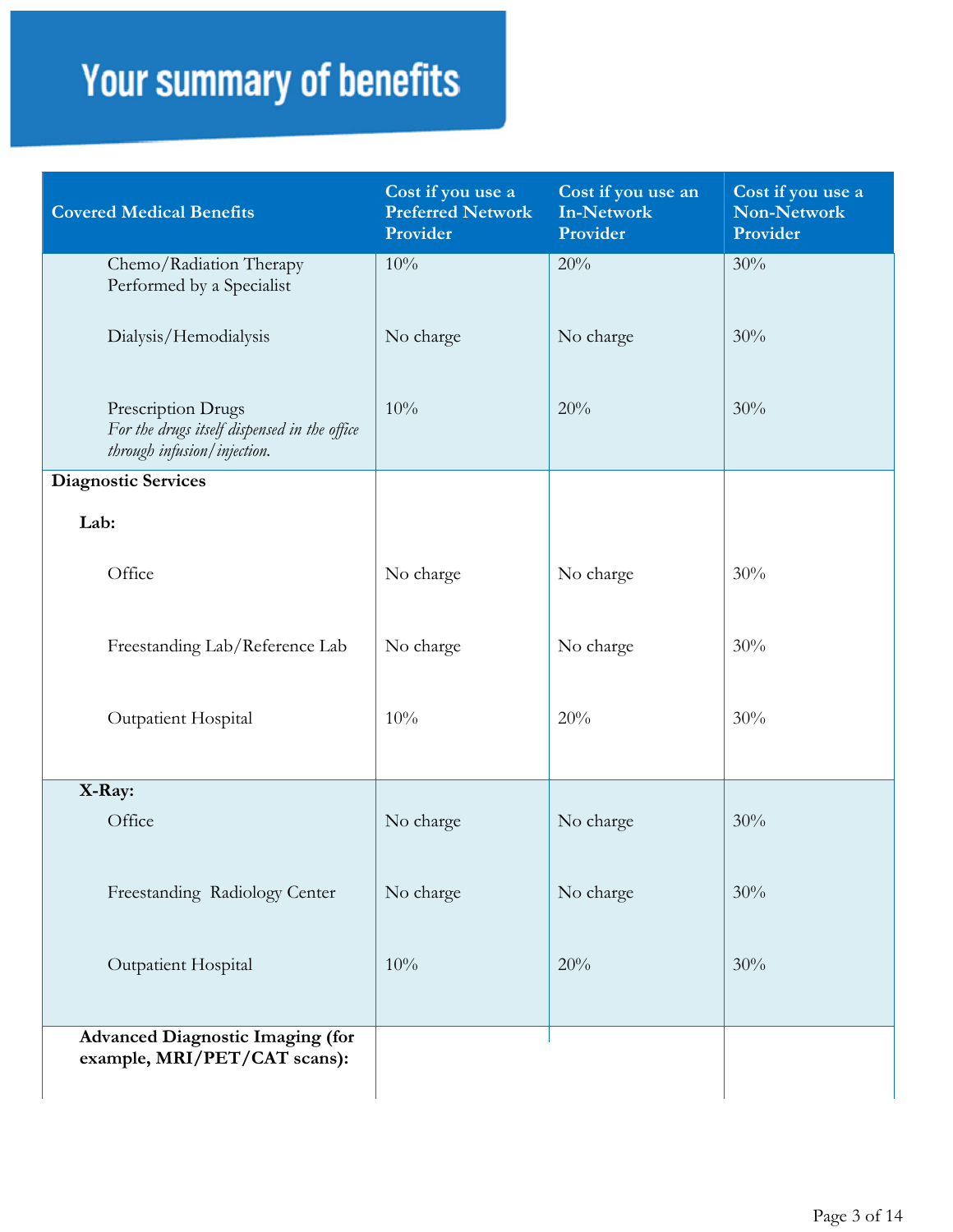| <b>Covered Medical Benefits</b>                                                                                                                                                                                                                                                    | Cost if you use a<br><b>Preferred Network</b><br>Provider | Cost if you use an<br><b>In-Network</b><br>Provider | Cost if you use a<br>Non-Network<br>Provider |
|------------------------------------------------------------------------------------------------------------------------------------------------------------------------------------------------------------------------------------------------------------------------------------|-----------------------------------------------------------|-----------------------------------------------------|----------------------------------------------|
| Office                                                                                                                                                                                                                                                                             | 10%                                                       | 20%                                                 | 30%                                          |
| Freestanding Radiology Center                                                                                                                                                                                                                                                      | 10%                                                       | 20%                                                 | 30%                                          |
| Outpatient Hospital                                                                                                                                                                                                                                                                | 10%                                                       | 20%                                                 | 30%                                          |
| <b>Emergency and Urgent Care</b>                                                                                                                                                                                                                                                   |                                                           |                                                     |                                              |
| <b>Urgent Care (Office Setting)</b><br>Member cost share for Allergy injections billed<br>separately is \$5 copay. If billed with an Urgent<br>Care Facility charge, it will be covered under the<br>UC copayment, there is no additional cost to<br>the member for the injection. | 10%                                                       | 10%                                                 | 30%                                          |
| <b>Urgent care(Facility Setting)</b>                                                                                                                                                                                                                                               |                                                           |                                                     |                                              |
| <b>Urgent Care: Facility fees</b>                                                                                                                                                                                                                                                  | 10%                                                       | 10%                                                 | 30%                                          |
| <b>Urgent Care: Doctor and other</b><br>services                                                                                                                                                                                                                                   | 10%                                                       | 10%                                                 | 30%                                          |
| <b>Emergency Room Facility Services</b><br>Copay waived if admitted.                                                                                                                                                                                                               | \$75                                                      | \$75                                                | \$75                                         |
| <b>Emergency Room Doctor and</b><br><b>Other Services</b>                                                                                                                                                                                                                          | 10%                                                       | 10%                                                 | 10%                                          |
| Ambulance (Air, Ground, and<br>Water)<br>Non-emergency non-network Ambulance<br>Services are unlimited.                                                                                                                                                                            | 10%                                                       | 10%                                                 | 10%                                          |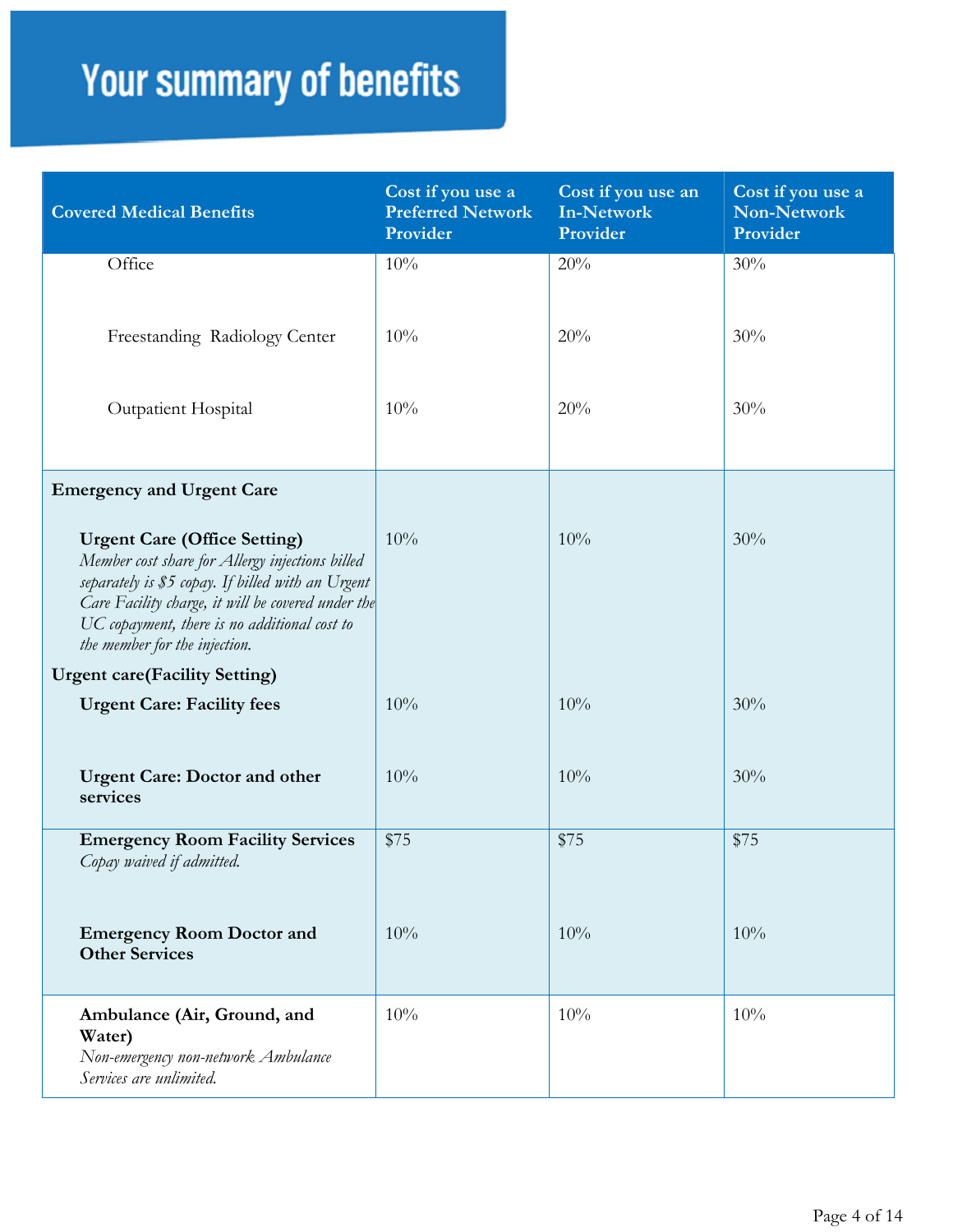| <b>Covered Medical Benefits</b>                                   | Cost if you use a<br><b>Preferred Network</b><br>Provider | Cost if you use an<br>In-Network<br>Provider | Cost if you use a<br>Non-Network<br>Provider |
|-------------------------------------------------------------------|-----------------------------------------------------------|----------------------------------------------|----------------------------------------------|
| <b>Outpatient Mental/Behavioral Health</b><br>and Substance Abuse |                                                           |                                              |                                              |
| <b>Doctor Office Visit</b>                                        | 10%                                                       | 10%                                          | 30%                                          |
| Facility visit:                                                   |                                                           |                                              |                                              |
| <b>Facility Fees</b>                                              | 10%                                                       | 10%                                          | 30%                                          |
| <b>Doctor Services</b>                                            | 10%                                                       | 10%                                          | 30%                                          |
| <b>Outpatient Surgery</b>                                         |                                                           |                                              |                                              |
| <b>Facility Fees:</b>                                             |                                                           |                                              |                                              |
| Hospital                                                          | 10%                                                       | 20%                                          | 30%                                          |
| Freestanding Surgical Center                                      | 10%                                                       | 20%                                          | 30%                                          |
| <b>Doctor and Other Services:</b>                                 |                                                           |                                              |                                              |
| Hospital                                                          | 10%                                                       | 20%                                          | 30%                                          |
| Freestanding Surgical Center                                      | 10%                                                       | 20%                                          | 30%                                          |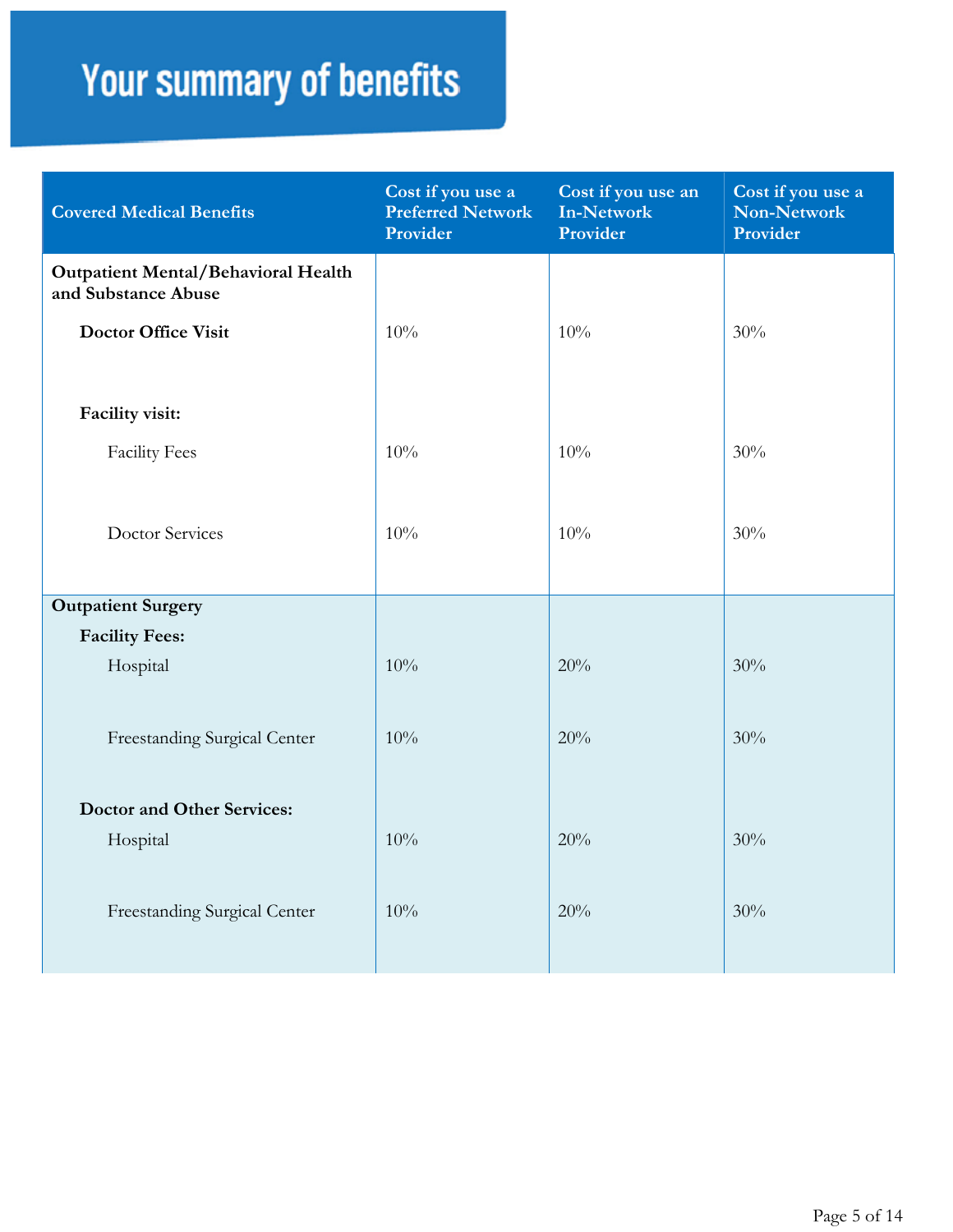| <b>Covered Medical Benefits</b>                                                                                                                                                                                                                                                                                                                             | Cost if you use a<br><b>Preferred Network</b><br>Provider | Cost if you use an<br><b>In-Network</b><br>Provider | Cost if you use a<br><b>Non-Network</b><br>Provider |
|-------------------------------------------------------------------------------------------------------------------------------------------------------------------------------------------------------------------------------------------------------------------------------------------------------------------------------------------------------------|-----------------------------------------------------------|-----------------------------------------------------|-----------------------------------------------------|
| Hospital Stay (all inpatient stays<br>including Maternity, Mental /<br><b>Behavioral Health, and Substance</b><br>Abuse)                                                                                                                                                                                                                                    |                                                           |                                                     |                                                     |
| Facility fees (for example, room &<br>board)<br>Coverage for Inpatient physical medicine and<br>rehabilitation including day rehabilitation<br>programs is limited to 60 days combined per<br>benefit period. Limit is combined for<br>Preferred, In-Network and Non-Network.                                                                               | 10%                                                       | 20%                                                 | 30%                                                 |
| Human Organ and Tissue<br>Transplants<br>Acquisition and transplant procedures, harvest<br>and storage. Kidney and Cornea are treated<br>the same as any other illness and subject to the<br>medical benefits.                                                                                                                                              | No charge                                                 | No charge                                           | 30%                                                 |
| Doctor and other services                                                                                                                                                                                                                                                                                                                                   | 10%                                                       | 20%                                                 | 30%                                                 |
| Recovery & Rehabilitation                                                                                                                                                                                                                                                                                                                                   |                                                           |                                                     |                                                     |
| <b>Home Health Care</b><br>Coverage is limited to 100 visits per benefit<br>period. Limit is combined Preferred Network,<br>In-Network and Non-Network.                                                                                                                                                                                                     | No charge                                                 | No charge                                           | 30%                                                 |
| Rehabilitation services (for<br>example,<br>physical/speech/occupational<br>therapy):                                                                                                                                                                                                                                                                       |                                                           |                                                     |                                                     |
| Office<br>Coverage for Occupational Therapy is<br>limited to 30 visits per benefit period,<br>Physical Therapy is limited to 30 visits<br>per benefit period and Speech Therapy<br>is limited to 30 visits per benefit period.<br>Limit is combined for rehabilitative and<br>habilitative services. Limit is combined<br>Preferred Network, In-Network and | 10%                                                       | 20%                                                 | 30%                                                 |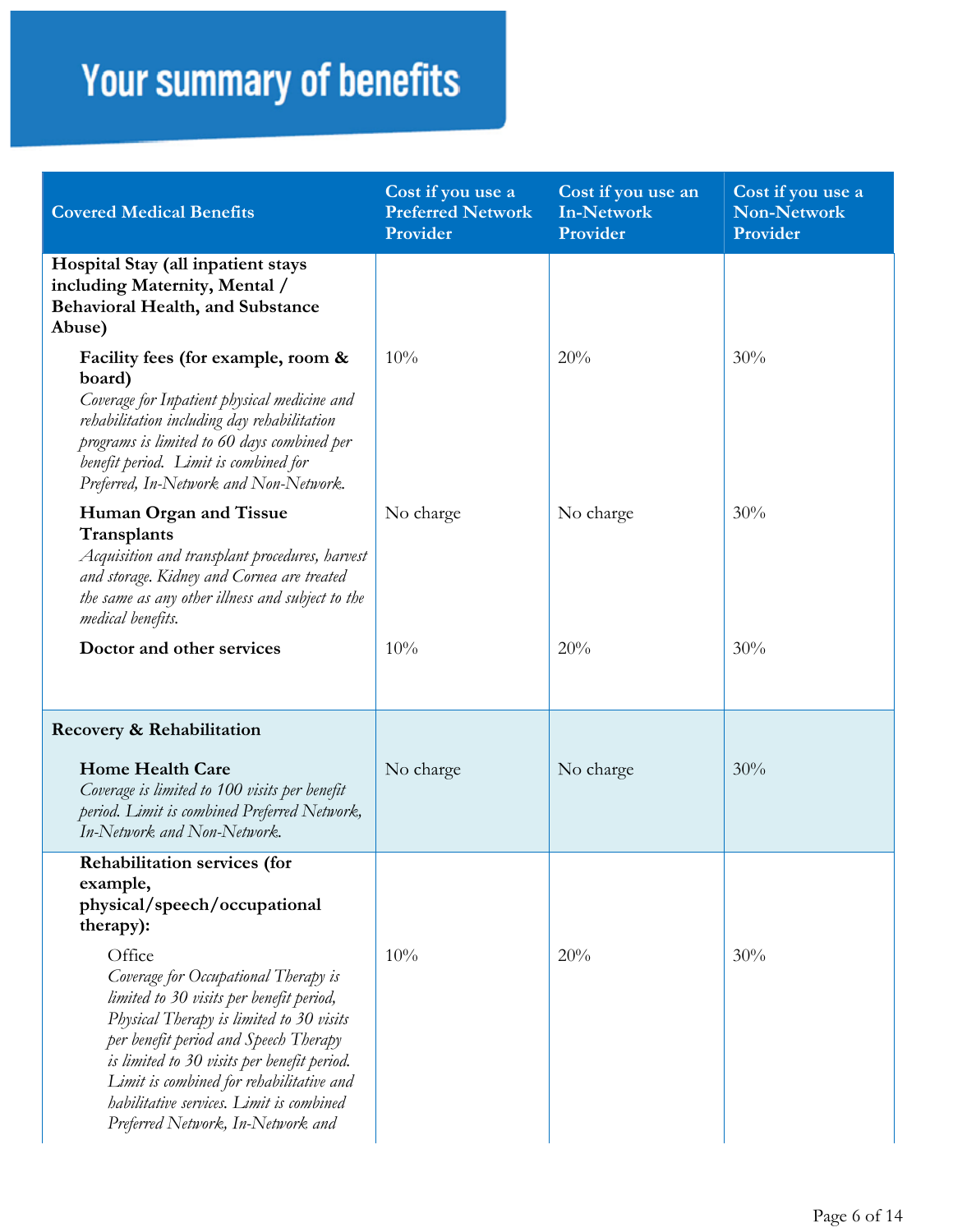| <b>Covered Medical Benefits</b>                                                                                                                                                                                                                                                                                                                                                                                                                                         | Cost if you use a<br><b>Preferred Network</b><br>Provider | Cost if you use an<br><b>In-Network</b><br>Provider | Cost if you use a<br><b>Non-Network</b><br>Provider |
|-------------------------------------------------------------------------------------------------------------------------------------------------------------------------------------------------------------------------------------------------------------------------------------------------------------------------------------------------------------------------------------------------------------------------------------------------------------------------|-----------------------------------------------------------|-----------------------------------------------------|-----------------------------------------------------|
| Non-Network. Limit is combined across<br>professional visits and outpatient facilities.                                                                                                                                                                                                                                                                                                                                                                                 |                                                           |                                                     |                                                     |
| Outpatient Hospital<br>Limit is combined for rehabilitative and<br>habilitative services. Coverage for<br>Occupational Therapy is limited to 30<br>visits per benefit period, Physical Therapy<br>is limited to 30 visits per benefit period<br>and Speech Therapy is limited to 30<br>visits per benefit period. Limit is<br>combined Preferred Network, In-<br>Network and Non-Network. Limit is<br>combined across professional visits and<br>outpatient facilities. | 10%                                                       | 20%                                                 | 30%                                                 |
| Cardiac rehabilitation<br>Office<br>Coverage is unlimited visits per benefit<br>period. Visit limits are combined both<br>across outpatient and other professional<br>visits. Limit is combined Preferred<br>Network, In-Network and Non-<br>Network.                                                                                                                                                                                                                   | 10%                                                       | 20%                                                 | 30%                                                 |
| <b>Outpatient Hospital</b><br>Coverage is unlimited per benefit period.<br>Limit is combined Preferred Network,<br>In-Network and Non-Network. Visit<br>limits are combined both across<br>outpatient and other professional visits.                                                                                                                                                                                                                                    | 10%                                                       | 20%                                                 | 30%                                                 |
| Pulmonary rehabilitation                                                                                                                                                                                                                                                                                                                                                                                                                                                |                                                           |                                                     |                                                     |
| Office<br>Coverage is unlimited per benefit period.<br>Visit limits are combined both across<br>outpatient and other professional visits.                                                                                                                                                                                                                                                                                                                               | 10%                                                       | 20%                                                 | 30%                                                 |
| Outpatient Hospital<br>Coverage is unlimited per benefit period.<br>Visit limits are combined both                                                                                                                                                                                                                                                                                                                                                                      | 10%                                                       | 20%                                                 | 30%                                                 |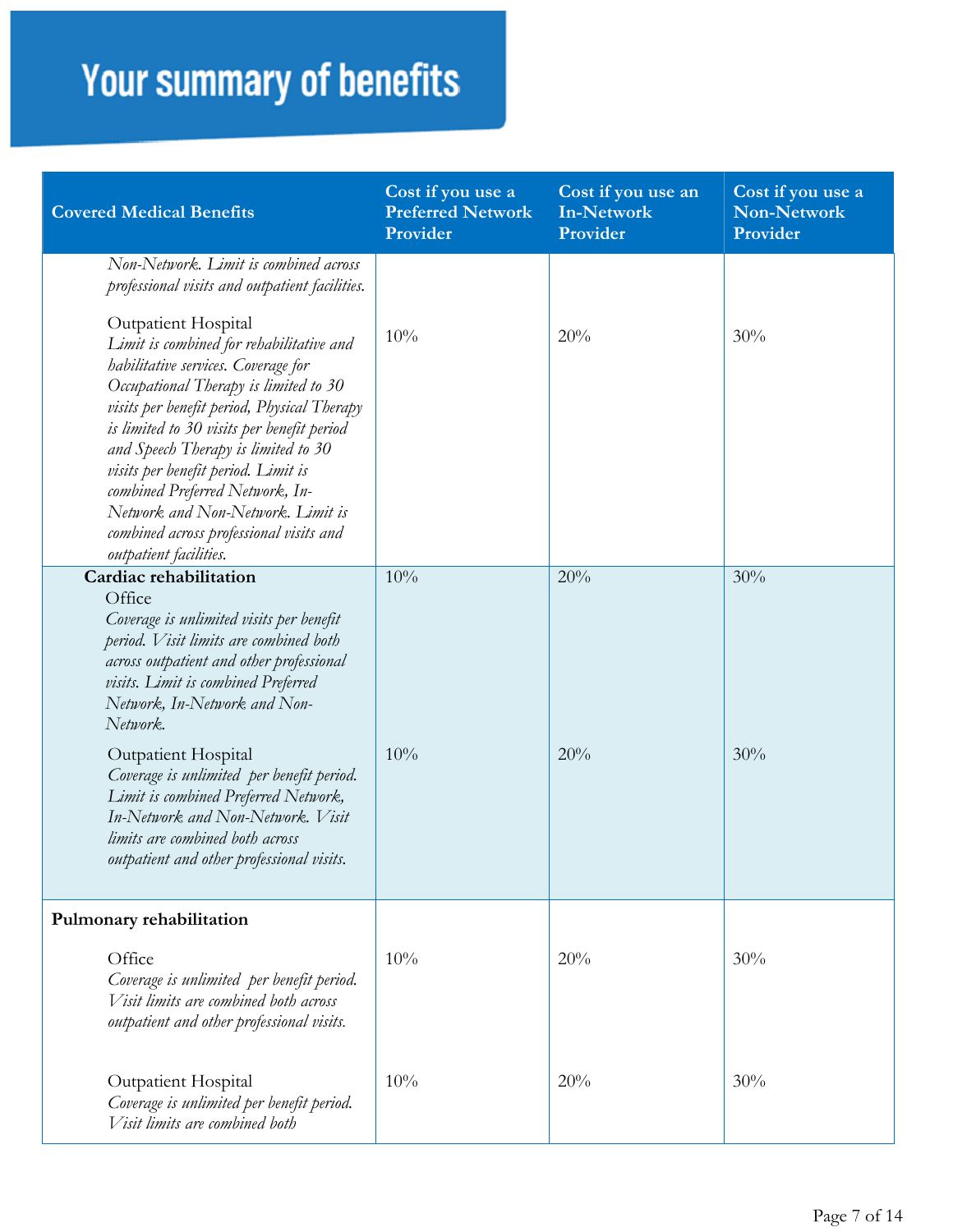| <b>Covered Medical Benefits</b>                                                                                                                                                                                                                       | Cost if you use a<br><b>Preferred Network</b><br>Provider | Cost if you use an<br>In-Network<br>Provider | Cost if you use a<br><b>Non-Network</b><br>Provider |
|-------------------------------------------------------------------------------------------------------------------------------------------------------------------------------------------------------------------------------------------------------|-----------------------------------------------------------|----------------------------------------------|-----------------------------------------------------|
| across outpatient and other professional<br>visits.                                                                                                                                                                                                   |                                                           |                                              |                                                     |
| <b>Skilled Nursing Care (in a facility)</b><br>Coverage is limited to 100 days per benefit<br>period. Limit is combined Preferred Network,<br>In-Network and Non-Network.                                                                             | 10%                                                       | 20%                                          | 30%                                                 |
| Hospice                                                                                                                                                                                                                                               | No charge                                                 | No charge                                    | No charge                                           |
| <b>Durable Medical Equipment</b>                                                                                                                                                                                                                      | 10%                                                       | 20%                                          | 30%                                                 |
| <b>Prosthetic Devices</b><br>Coverage is limited to 1 item per benefit period.<br>Coverage for wigs needed after cancer treatment is<br>limited to 1 item per benefit period. Limit is<br>combined Preferred Network, In-Network, and<br>Non-Network. | 10%                                                       | 20%                                          | 30%                                                 |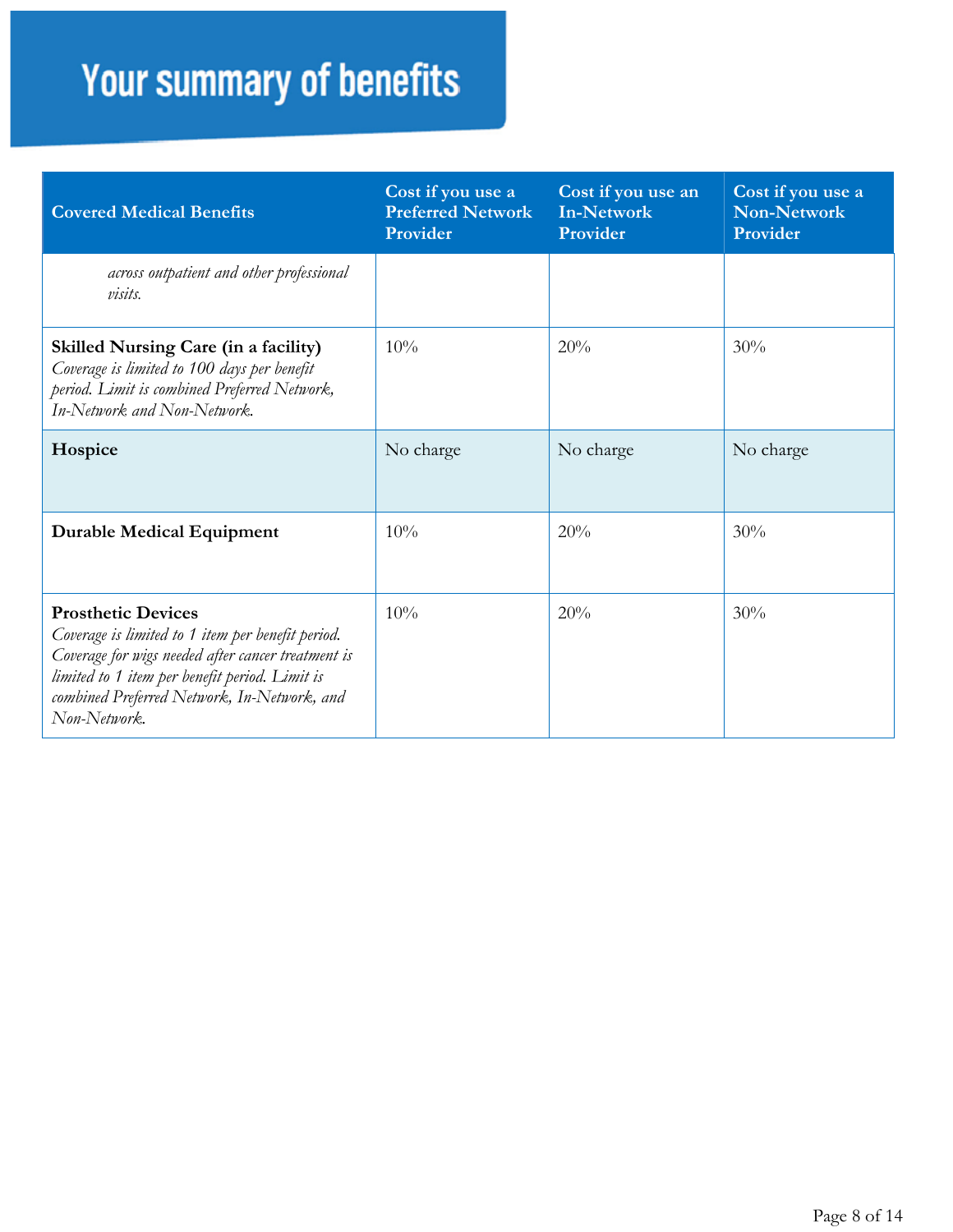| <b>Covered Prescription Drug Benefits</b>                                                                                                                                                                                                                             | Cost if you use a<br><b>Preferred Network</b><br>Provider                                                                                                        | Cost if you use a<br><b>Non-Network</b><br>Provider                  |
|-----------------------------------------------------------------------------------------------------------------------------------------------------------------------------------------------------------------------------------------------------------------------|------------------------------------------------------------------------------------------------------------------------------------------------------------------|----------------------------------------------------------------------|
| <b>Pharmacy Deductible</b>                                                                                                                                                                                                                                            | Not applicable                                                                                                                                                   | Not applicable                                                       |
| <b>Pharmacy Out of Pocket</b>                                                                                                                                                                                                                                         | *Separate Rx Out of<br>Pocket Single \$4,150/<br>Family \$8,800                                                                                                  | *Separate Rx Out of<br>Pocket Unlimited                              |
| <b>Prescription Drug Coverage</b><br>National Rx Formulary<br>This product has a 90-day Retail Pharmacy<br>Network available. A 90 day supply is available at<br>most retail pharmacies.                                                                              |                                                                                                                                                                  |                                                                      |
| Tier 1 - Typically Generic<br>Covers up to a 30 day supply (retail pharmacy).<br>Covers up to a 90 day supply (home delivery<br>program). Covers up to 90 day supply (retail<br>maintenance pharmacy). No coverage for non-<br>formulary drugs.                       | \$10 copay per<br>prescription,<br>deductible does not<br>apply (retail) and \$20<br>copay per<br>prescription,<br>deductible does not<br>apply (home delivery)  | 50%<br>coinsurance<br>(retail) and Not<br>covered (home<br>delivery) |
| Tier 2 – Typically Preferred Brand<br>Covers up to a 30 day supply (retail pharmacy).<br>Covers up to a 90 day supply (home delivery<br>program). Covers up to 90 day supply (retail<br>maintenance pharmacy). No coverage for non-<br>formulary drugs.               | \$35 copay per<br>prescription,<br>deductible does not<br>apply (retail) and \$70<br>copay per<br>prescription,<br>deductible does not<br>apply (home delivery)  | 50%<br>coinsurance<br>(retail) and Not<br>covered (home<br>delivery) |
| Tier 3 - Typically Non-Preferred<br><b>Brand</b><br>Covers up to a 30 day supply (retail pharmacy).<br>Covers up to a 90 day supply (home delivery<br>program). Covers up to 90 day supply (retail<br>maintenance pharmacy). No coverage for non-<br>formulary drugs. | \$60 copay per<br>prescription,<br>deductible does not<br>apply (retail) and<br>\$120 copay per<br>prescription,<br>deductible does not<br>apply (home delivery) | 50%<br>coinsurance<br>(retail) and Not<br>covered (home<br>delivery) |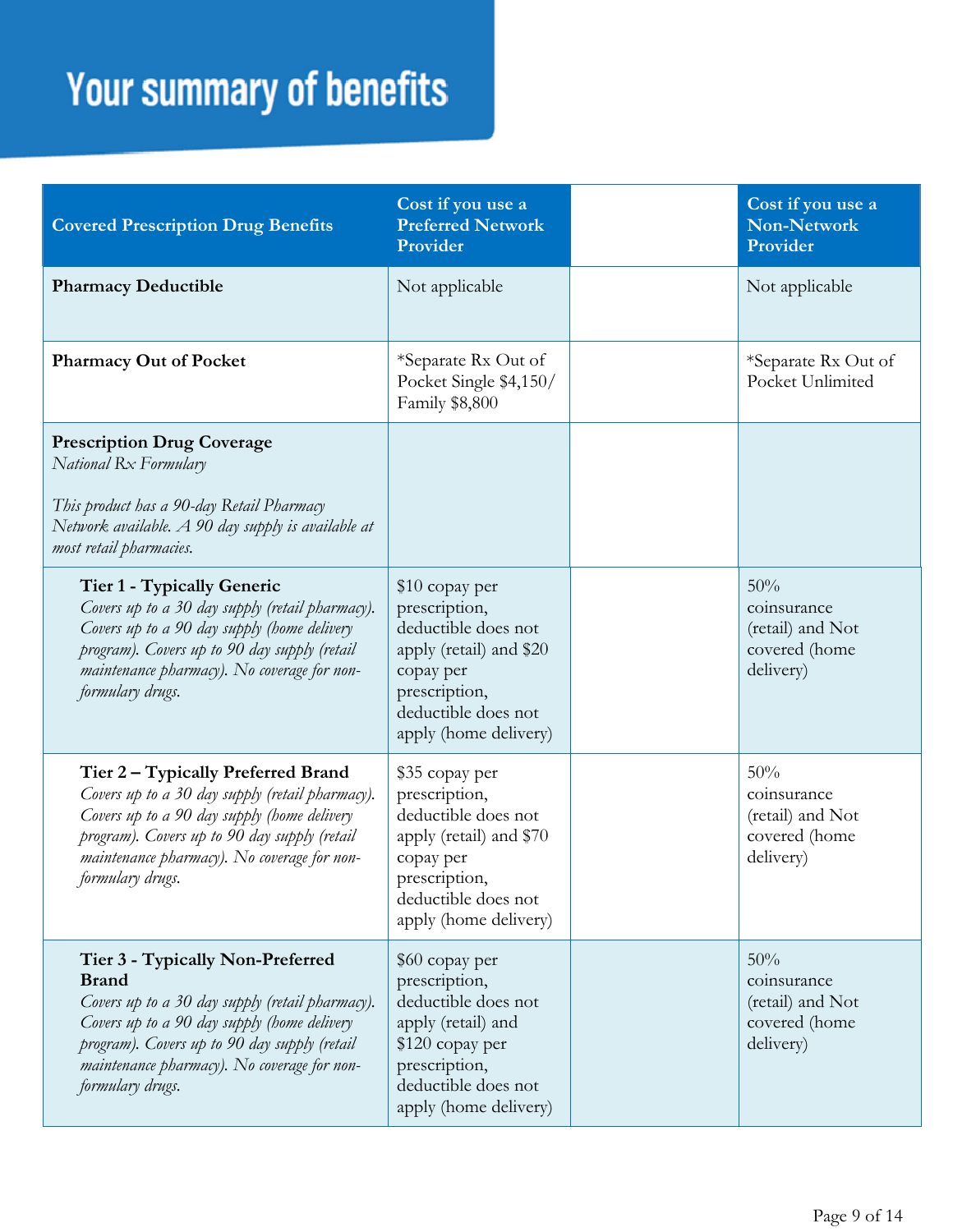| <b>Covered Prescription Drug Benefits</b>                                                                                                                                                               | Cost if you use a<br><b>Preferred Network</b><br><b>Provider</b>                                                   | Cost if you use a<br>Non-Network<br>Provider                         |
|---------------------------------------------------------------------------------------------------------------------------------------------------------------------------------------------------------|--------------------------------------------------------------------------------------------------------------------|----------------------------------------------------------------------|
| Tier 4 - Typically Specialty (brand<br>and generic)<br>Covers up to a 30 day supply (retail pharmacy).<br>Covers up to a 30 day supply (home delivery<br>program). No coverage for non-formulary drugs. | 25% coinsurance up<br>to $$250$ per<br>prescription,<br>deductible does not<br>apply (retail and home<br>delivery) | 50%<br>coinsurance<br>(retail) and Not<br>covered (home<br>delivery) |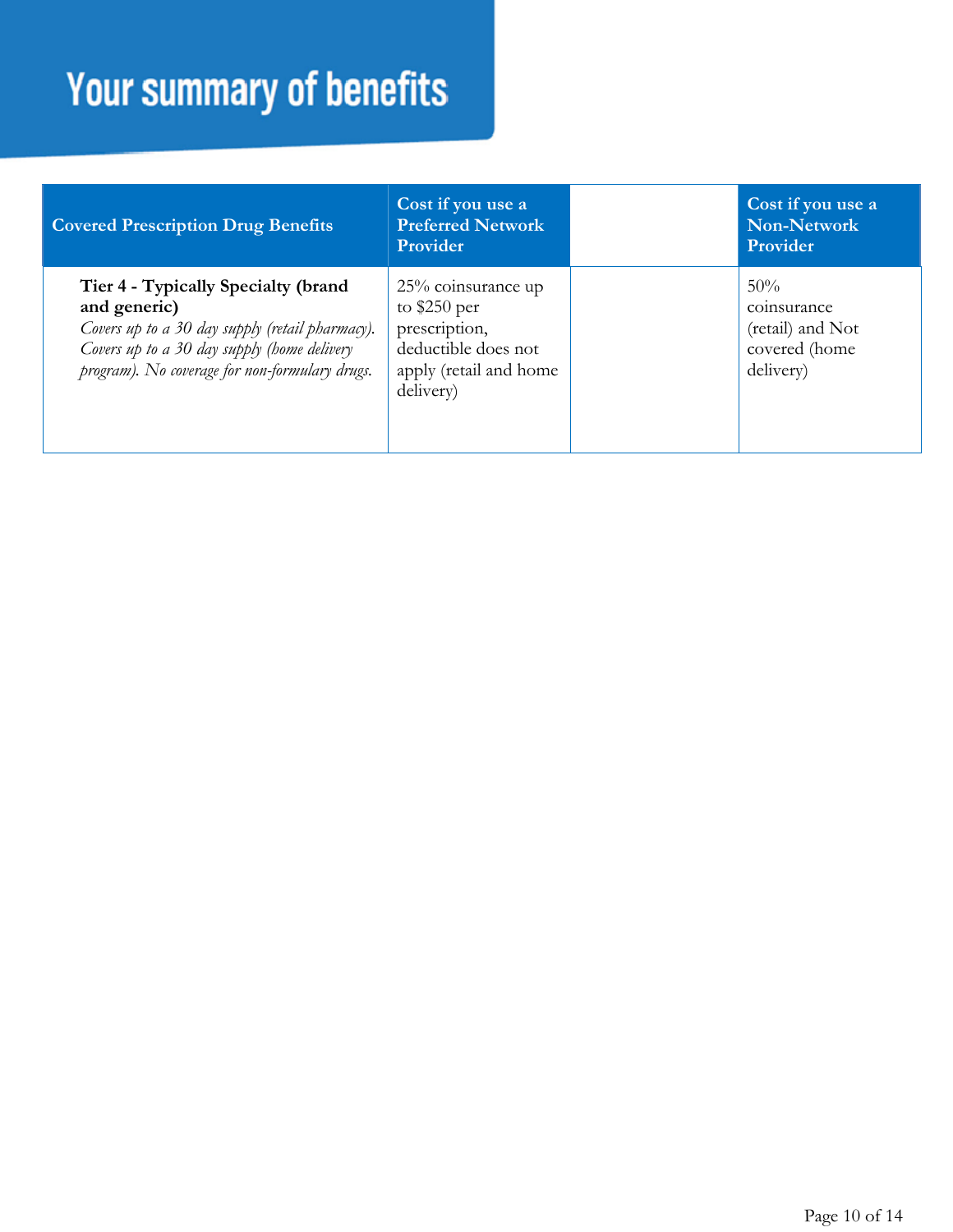#### **Notes:**

- Dependent age: to end of the month in which the child attains age 26.
- No charge means no deductible/copayment/coinsurance up to the maximum allowable amount. 0% means no coinsurance up to the maximum allowable amount. However, when choosing a Non-network provider, the member is responsible for any balance due after the plan payment.
- Certain diabetic and asthmatic supplies are available at Network pharmacies, diabetic test strips paid same as any other drug.
- Behavioral Health Services: Mental Health and Substance Abuse benefits provided in accordance with Federal Mental Health Parity.
- Preventive Care Services that meet the requirements of federal and state law, including certain screenings, immunizations and physician visits are covered.
- Rx non-network diabetic/asthmatic supplies not covered except diabetic test strips.
- Members are encouraged to always obtain prior approval when using non-network providers. Precertification will help the member know if the services are considered not medically necessary.
- All medical and prescription drug deductibles, copayments and coinsurance apply toward the out-of-pocket maximum (excluding Non-Network Human Organ and Tissue Transplant (HOTT) Services).
- If office visit is a coinsurance, the coinsurance also applies to allergy injections. No Copayment or Coinsurance applies to certain diabetic and asthmatic supplies when you get them from an
- In-Network Pharmacy. These supplies are covered as Medical Supplies and Durable Medical Equipment if you get them from an Out-of-Network Pharmacy. Diabetic test strips are covered subject to applicable Prescription Drug Copayment / Coinsurance. Rx non-network diabetic/asthmatic supplies not covered except diabetic test
- strips. •
- $\bullet$ Benefit Year = Calendar Year

Hospital stay for Maternity Coverage will not be limited to less than 48 hours for a vaginal delivery or 96 hours for a caesarean section.

 $\bullet$ Network Deductibles Tier 1 and Tier 2 commingle towards each other.

- $\bullet$ PCP is a Network Provider who is a practitioner that specializes in family practice, general practice, internal medicine, pediatrics, obstetrics/gynecology, geriatrics or any other Network provider as allowed by the plan.
- $\bullet$ All network covered services cost share for both Preferred and In-Network apply to the Network OOP.
- Urgent Care Facility Copay exclude certain diagnostic test such as MRAs, MRIs, C-Scans, Nuclear Cardiology Imaging Studies, non-maternity related Ultrasounds, Allergy Testing, and Pharmaceutical injection and drugs.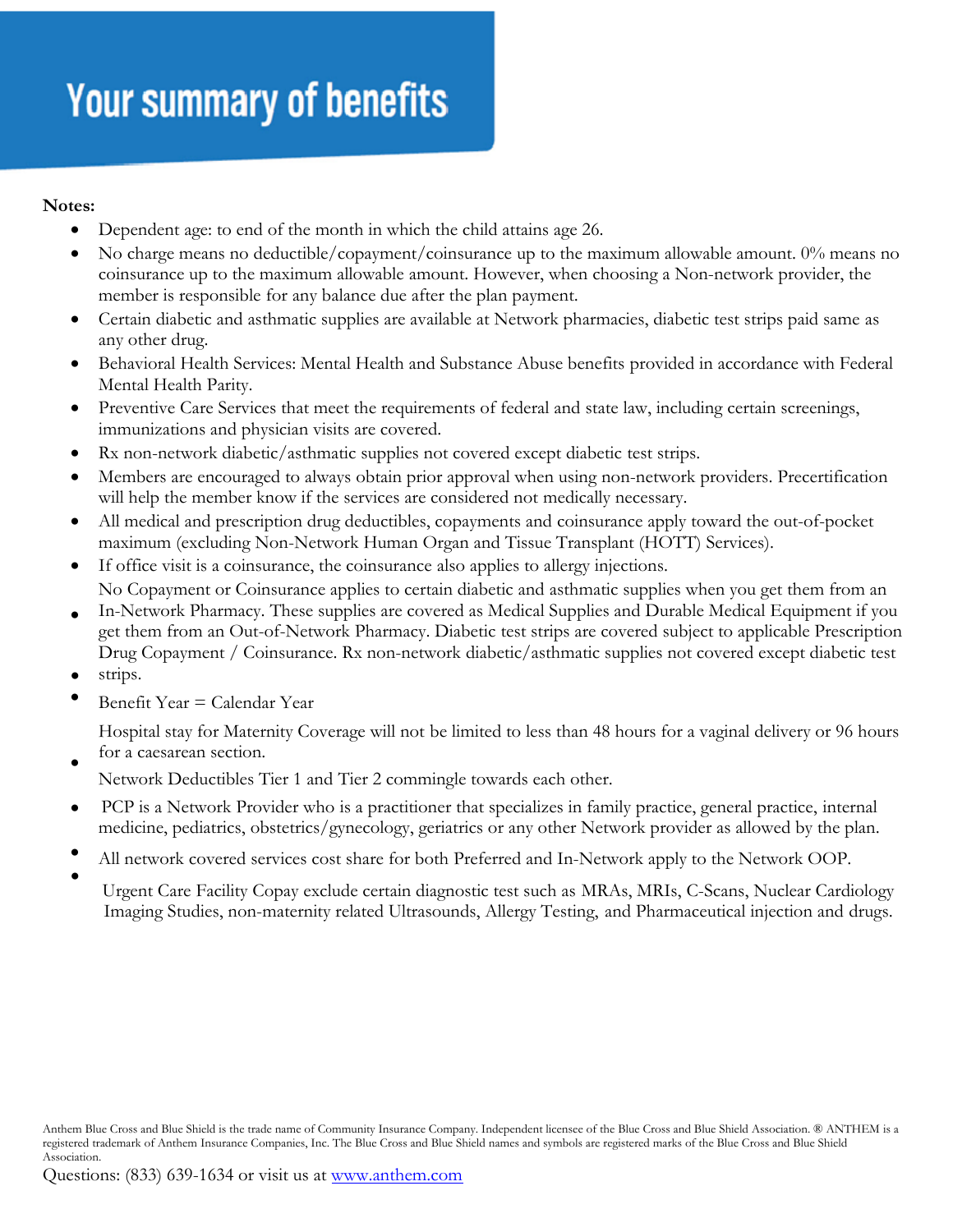This summary of benefits is intended to be a brief outline of coverage. The entire provisions of benefits and exclusions are contained in the Group Contract, Certificate, and Schedule of Benefits. In the event of a conflict between the Group Contract and this description, the terms of the Group Contract will prevail.

By signing this Summary of Benefits, I agree to the benefits for the product selected as of the effective date indicated.

| Authorized group signature (if applicable) | Date |
|--------------------------------------------|------|
| Underwriting signature (if applicable)     | Date |

Anthem Blue Cross and Blue Shield is the trade name of Community Insurance Company. Independent licensee of the Blue Cross and Blue Shield Association. ® ANTHEM is a registered trademark of Anthem Insurance Companies, Inc. The Blue Cross and Blue Shield names and symbols are registered marks of the Blue Cross and Blue Shield Association.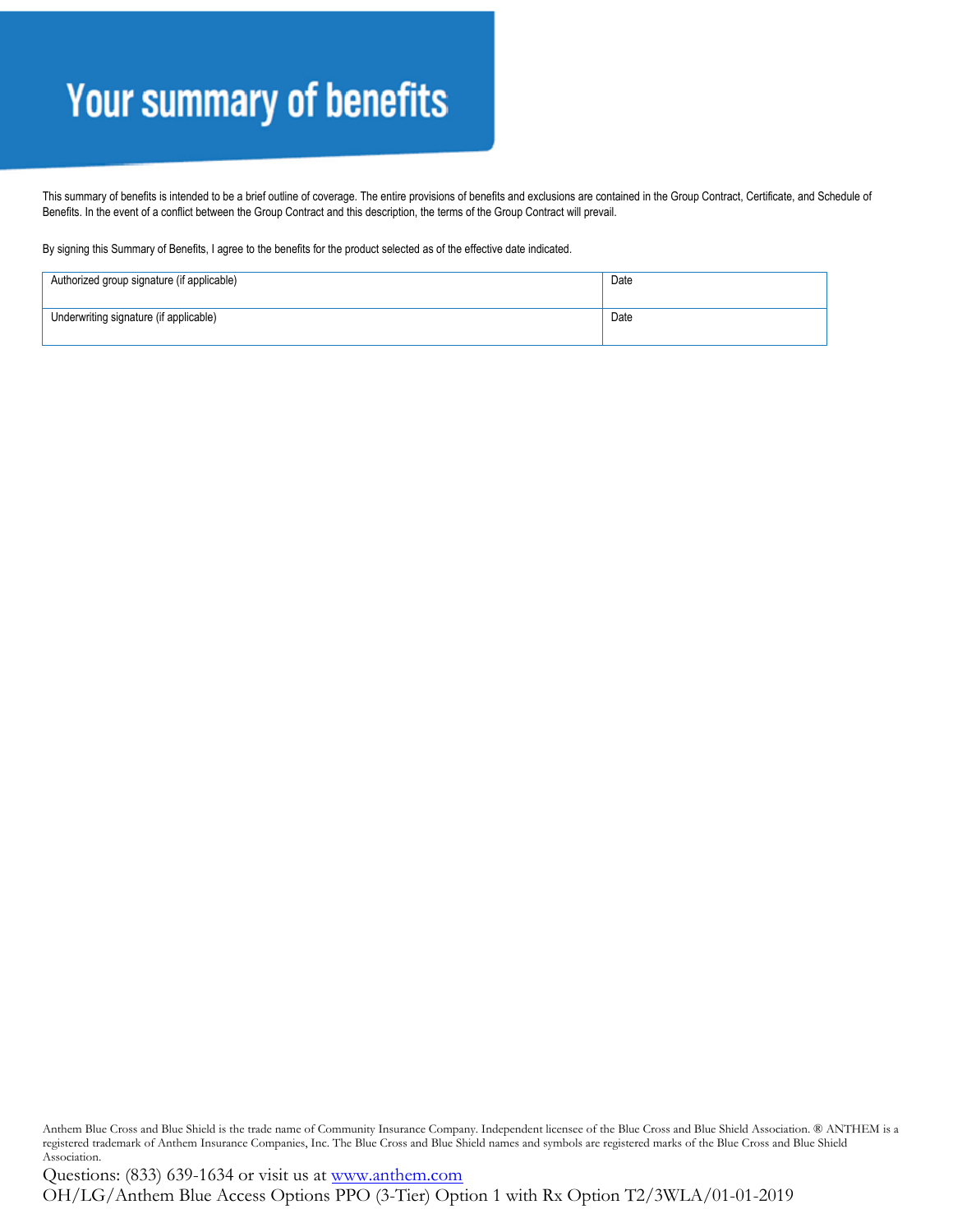#### **Language Access Services:**

#### **Get help in your language**

Curious to know what all this says? We would be too. Here's the English version: If you have any questions about this document, you have the right to get help and information in your language at no cost. To talk to an interpreter, call (833) 639-1634

Separate from our language assistance program, we make documents available in alternate formats for members with visual impairments. If you need a copy of this document in an alternate format, please call the customer service telephone number on the back of your ID card.

**(TTY/TDD: 711)**

Arabic (العربية): إذا كان لديك أي استفسارات بشأن هذا المستند، فيحق لك الحصول على المساعدة والمعلومات بلغتك دون مقابل. للتحدث إلى . (833) 639-1634

**Armenian (հայերեն).** Եթե այս փաստաթղթի հետ կապված հարցեր ունեք, դուք իրավունք ունեք անվճար ստանալ օգնություն և տեղեկատվություն ձեր լեզվով: Թարգմանչի հետ խոսելու համար զանգահարեք հետևյալ հեռախոսահամարով՝ (833) 639-1634:

**Chinese(中文):**如果您對本文件有任何疑問,您有權使用您的語言免費獲得協助和資訊。如需與譯員通 話,請致電(833) 639-1634。

Farsi) (فارسي): در صورتی که سؤالی پیرامون این سند دارید، این حق را دارید که اطلاعات و کمک را بدون هیچ هزينه اي به زبان مادريتان دريافت كنيد. براي گفتگو با يک مترجم شُفاهي، با شُماره 634-639) (833) تماس بگيريد.

**French (Français) :** Si vous avez des questions sur ce document, vous avez la possibilité d'accéder gratuitement à ces informations et à une aide dans votre langue. Pour parler à un interprète, appelez le (833) 639-1634.

**Haitian Creole (Kreyòl Ayisyen):** Si ou gen nenpòt kesyon sou dokiman sa a, ou gen dwa pou jwenn èd ak enfòmasyon nan lang ou gratis. Pou pale ak yon entèprèt, rele (833) 639-1634.

**Italian (Italiano):** In caso di eventuali domande sul presente documento, ha il diritto di ricevere assistenza e informazioni nella sua lingua senza alcun costo aggiuntivo. Per parlare con un interprete, chiami il numero (833) 639- 1634.

Japanese (日本語):この文書についてなにかご不明な点があれば、あなたにはあなたの言語で無料で支援を受け情報 を得る権利があります。 通訳と話すには、(833) 639-1634 にお電話ください。

**Korean (한국어):** 본 문서에 대해 어떠한 문의사항이라도 있을 경우, 귀하에게는 귀하가 사용하는 언어로 무료 도움 및 정보를 얻을 권리가 있습니다. 통역사와 이야기하려면(833) 639-1634로 문의하십시오.